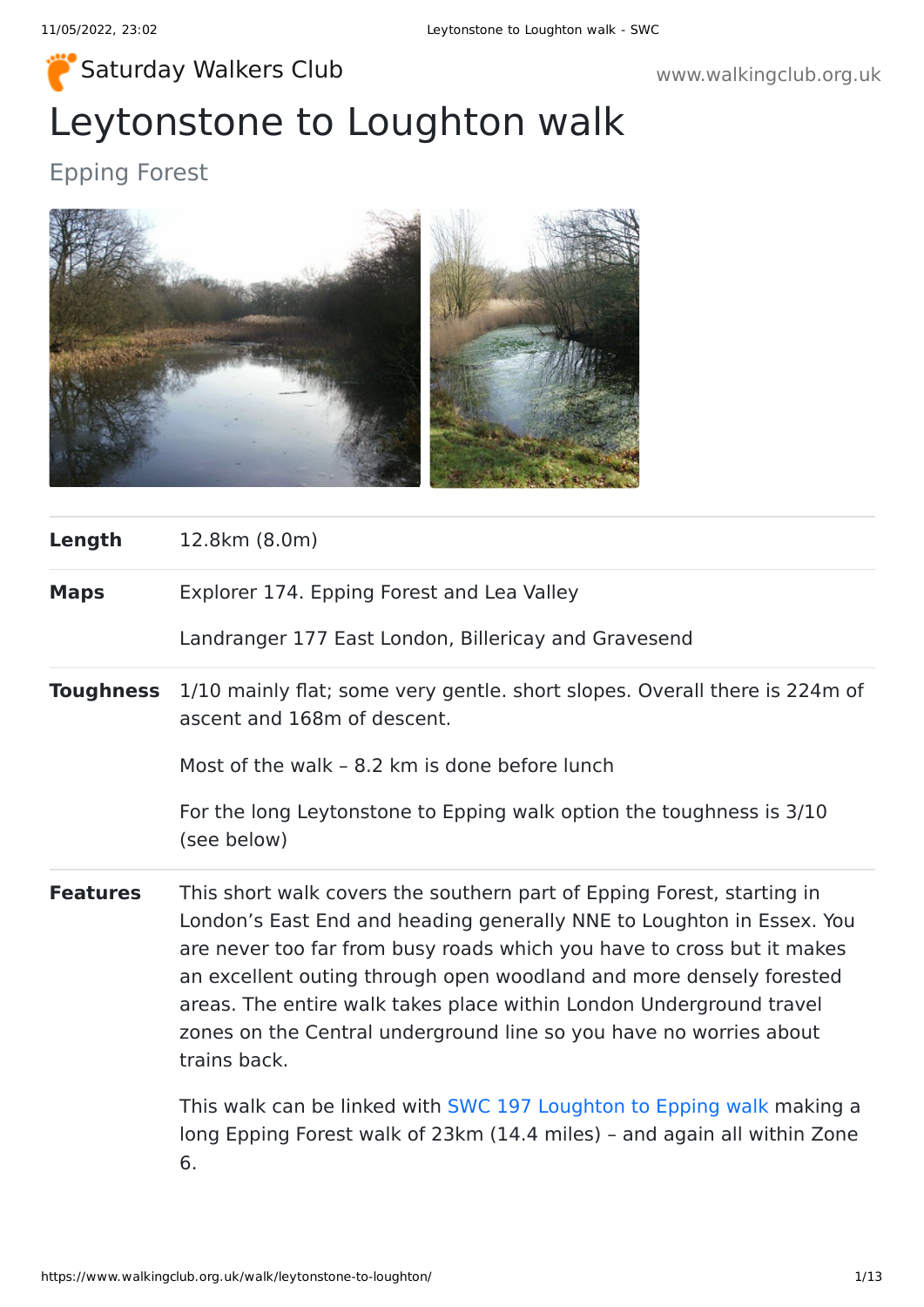#### 11/05/2022, 23:02 Leytonstone to Loughton walk - SWC

As this is a short walk it may mainly be done in winter but a word of warning; the soils in Epping Forest drain poorly and there are sections before lunch where it will be muddy and possibly waterlogged after rain. You can avoid most of these by taking little side tracks off the main route which have been made by locals but a map or GPS and a compass are very helpful here.

Perhaps the best time to do the walk is April/May when the growing vegetation can suck up any water making the tracks less muddy and October/November when the leaf colour should be at its autumn best.

Most but not all of the morning route follows the Centenary path (see below) and although this is marked by white topped footpath posts some of these can be easy to miss if you are not familiar with the area. Also the open woodland areas are often criss-crossed by many smaller paths so you need to concentrate to ensure you keep to the main route. For the longer morning section I have broken up the walk directions into sections of the path between the roads you have to cross which will hopefully help navigation.

#### **Notes Leytonstone**

The area is part of East London and is in the London Borough of Waltham Forest. The busy main road, Leytonstone High Road is an ancient pathway dating to pre-Roman times and the remains of roman buildings have been found in the area. It has long been an important route from London to Epping Forest.

The High Stone at the junction of Hollybush Hill and New Wanstead, near the eastern boundary of the parish at the junction of the roads from Woodford and Woodford Bridge, is a restored 18th-century obelisk set up on an earlier stump which has been traditionally described as a Roman milestone.

Leytonstone was the centre of protests against the construction of the M11 link road in the early 1990s.

Leytonstone is at the end of Zone 3/start of Zone 4 on the Central underground line. Nearby Leytonstone High Road is an overground station on the Barking to Gospel Oak line.

#### **Epping Forest**

This ancient woodland, straddling the border of NE London and Essex covers 2,476 hectares and most of it is an area of special scientific interest.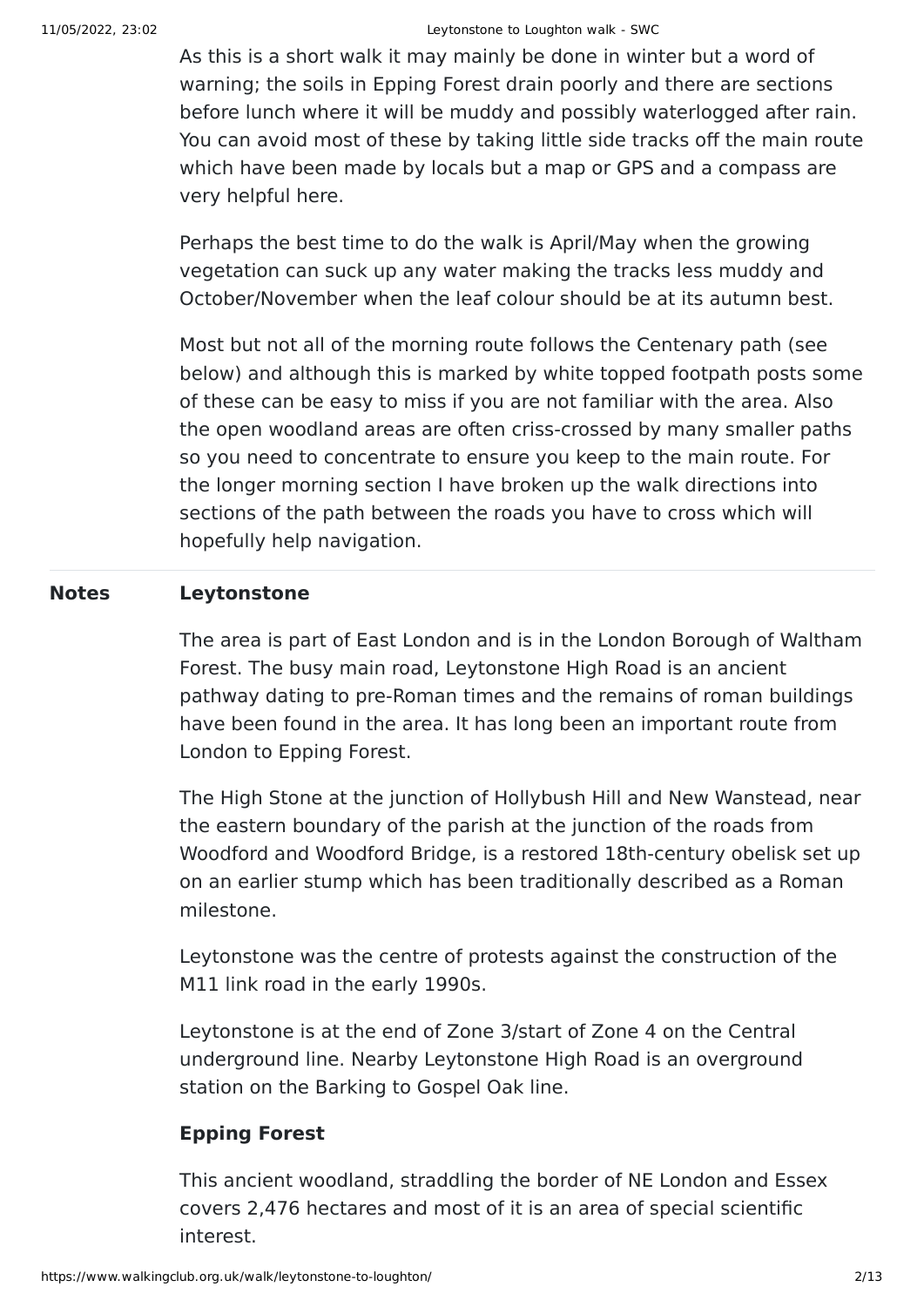[You can find out more about the forest on the walks page for SWC walk](https://www.walkingclub.org.uk/book_3/walk_197/index.shtml) 197 Loughton to Epping. It also has a detailed entry on Wikipedia.

#### **Centenary Path Epping Forest**

This 24km (15 mile) walk starts at Manor Park library near the railway station and continues all the way to Epping. The path, instituted in 1978 celebrates the passing of the 1878 Epping Forest Act whereby the forest was declared a public open space. On a visit to Chingford in 1882 Queen Victoria declared it the "Peoples Forest".

Every September the path is walked by the Friends of Epping Forest. The walk is open to everyone and you can find details of the Friends of Epping Forest and their walks programme on their website [here](http://www.friendsofeppingforest.org.uk/).

There are maps showing the full route here. The route is marked by white topped wooden footpath posts but these can sometimes be hard to spot and a compass is very useful

#### **Queen Elizabeth Hunting Lodge**

This unique surviving timber-framed hunting lodge was built on the orders of Henry VIII in 1543. Further details about the lodge and its opening times can be found [here](http://www.cityoflondon.gov.uk/things-to-do/green-spaces/epping-forest/visitor-information/Pages/queen-elizabeths-hunting-lodge.aspx). It is right by the lunch-time pub or café options and so you could combine a visit with your lunch.

#### **Loughton**

A town in the Epping Forest district of Essex. Its underground station is in Zone 6. It has an extensive Wikipedia entry which can be found [here](http://en.wikipedia.org/wiki/Loughton)

#### **Walk Shortening the walk**

**options**

You can shorten the walk when you reach the **Queen Elizabeth Hunting Lodge** by going to **Chingford railway station** just 10 mins walk away.

This makes a walk of 9.3km (5.8m). Details are at the end of the walk directions.

#### **Lengthening the walk**

You could choose to do the **Centenary path** – see above- or you could combine most of this walk with most of **SWC 197 Loughton to Epping.** This makes a long walk of around 23km (14.4m). Further details are at the end of this walk's directions.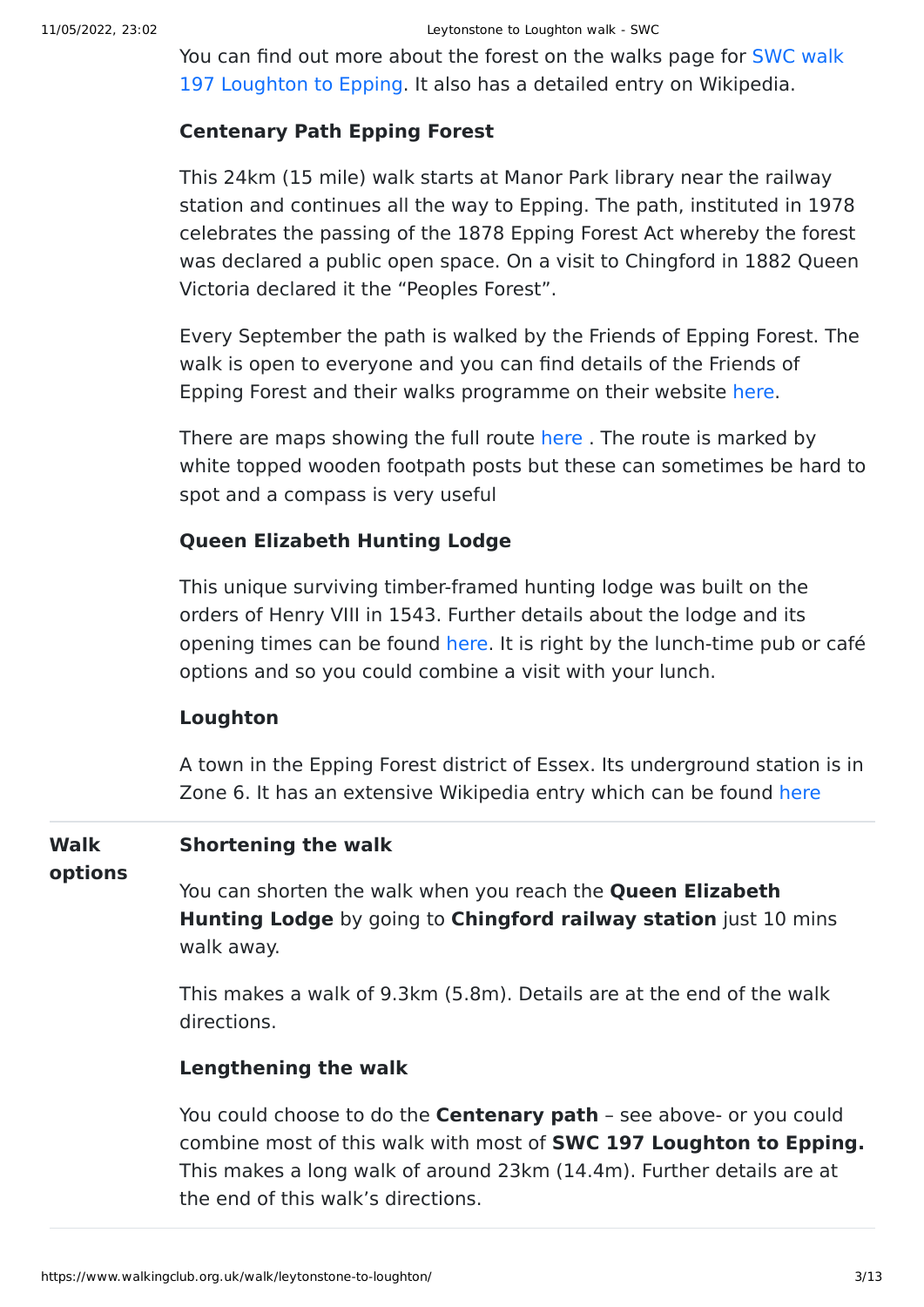**Transport** Both stations on this walk are on the Central Line Underground. Leytonstone is in zone 3 /4 and Loughton is in Zone 6.

> For the shorter walk Chingford station is in Zone 4 and has a regular train service to London Liverpool Street

Suggested trains

It takes about 30 mins to travel from Central London to Leytonstone on the Central Line. In winter you should aim to be at Leytonstone tube station between 10.30 and 10.45. You should reach your lunch-time pub or café in around 2 to 2.5 hours.

A good place to assemble before setting off is not in the small and potentially crowded underground ticket hall but just outside the station at **Le Parisien café** where you can pick up refreshments.

**Lunch** When you reach the Queen Elizabeth hunting lodge you have two lunchtime options.

> (1) **Brewers Fayre Pub**, the Royal Forest, 4 Rangers Road, Chingford E4 7QH. Tel 020 8523 7246. Essentially basic pub grub for under £10. Open throughout the day at weekends.

(2) **Butlers retreat** 12 Rangers Road, Chingford E4 7QH. Tel 020 7998 7858. Originally a 19<sup>th</sup> century barn it is now an up-market café, refurbished in 2012. It serves a hot food menu until 4pm at weekends and after that there is a "sharing" menu. It also serves cakes, hot and cold drinks and wine. (For a main hot meal I can recommend the vegetable tagine which is also suitable for vegans.) There is extensive outdoor seating for when the weather is fine.

**Tea** In Loughton High Road, off the direct route to the station, there are a number of cafes and pubs – walk see directions. These include Café Latte 243 High Road, Café Spice 274 High Road and Costa Coffee 230 High Road.

> On the way to Loughton Underground station you pass a Sainsburys superstore where you can get refreshments. At the station there is a small café but it is not open on Sundays.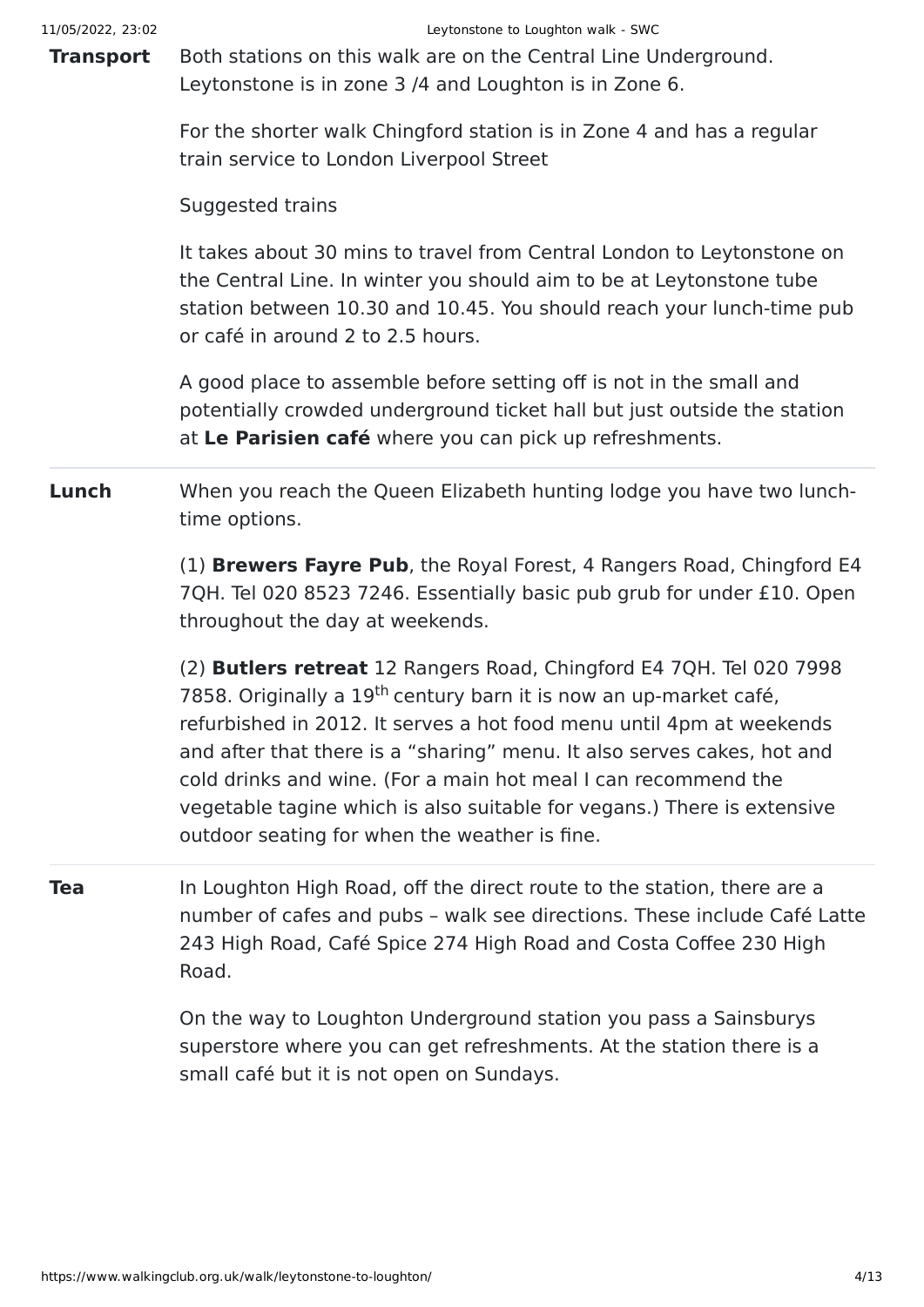If you do not mind breaking your tube journey back to London, at Leytonstone there is **the Olive restaurant** which does delicious eastern Mediterranean food at very reasonable prices. It is just 40 metres from the underground station and you pass it as you start the walk . Open until 11pm (10.30pm on Sundays) it is , imho, one of the best places to eat in Leytonstone.

**Help Us!** After the walk, we would love to get your [feedback](https://www.walkingclub.org.uk/walk/leytonstone-to-loughton/comments.html)

You can upload photos to the **v** [SWC Group on Flickr](http://www.flickr.com/groups/swc) (upload your photos) and videos to  $\triangleright$  Youtube. This walk's tags are:



| <b>By Car</b>  | <b>Start E11 1HE FinishG10 4PD</b>                                                                                                                                                                        |
|----------------|-----------------------------------------------------------------------------------------------------------------------------------------------------------------------------------------------------------|
| <b>Help</b>    | National Rail: 03457 48 49 50 • Travelline (bus times): 0871 200 22 33<br>(12p/min) • TFL (London): 0343 222 1234                                                                                         |
| <b>Version</b> | Feb-17 PeterB                                                                                                                                                                                             |
| Copyright      | © Saturday Walkers Club. All Rights Reserved. No commercial use. No<br>copying. No derivatives. Free with attribution for one time non-<br>commercial use only. www.walkingclub.org.uk/site/license.shtml |

# Walk Directions

# Walk Directions- pre-lunch

Sections 1-10 cover the route up to the lunch-time pub or café options. This is 8.2km (5.1m) and is almost 2/3 of the total walk.

wtfp = white-topped footpath post, which waymarks the Centenary path

## 1. **1. Leytonstone Underground to the Centenary Path**

- 2. Turn left up the slope after leaving Leytonstone underground ticket hall. Walk past Le Parisien café and continue on past the bus station to your left along Kirkdale Road. Church Lane and the Olive restaurant are to your right.
- 3. Kirkdale Road soon turns sharply to the right but you continue ahead up Lemna Road passing a jobcentre plus on your right.
- 4. You soon reach a T junction with Gainsborough Road with a huge Tesco superstore ahead of you. Cross Gainsborough Road using the pedestrian crossing to your left and turn left along the pavement.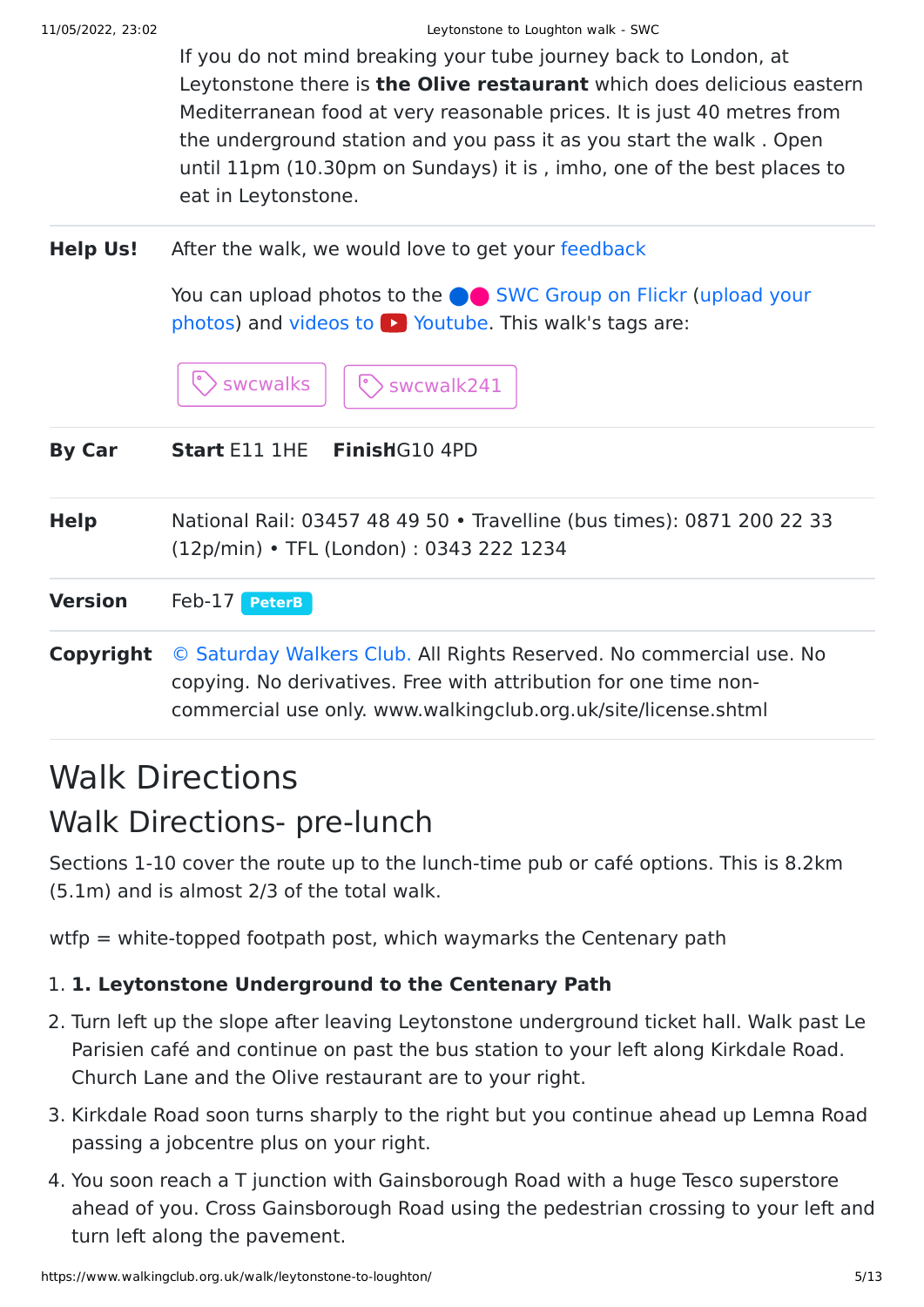- 5. As Gainsborough Road turns sharply left downhill you continue ahead across a bridge over the very busy A12. (Just before you reach the bridge if you look to your left and the visibility is good you can see all of London's modern iconic buildings lined up on the horizon.) After crossing the bridge take the steps to your right and ignoring Colworth Road away to your left continue ahead down Poppleton Road which in 60m turns sharply left.
- 6. 50m after the sharp turn left you turn right into Ashbridge Road. In 100m turn right into Teesdale Road and at the end of this cul de sac bear left past concrete bollards to continue along a tarmac path. The path soon bears left to meet Chadwick Road. Continue on this road for 50m and then turn right past some bollards and cross the busy Whipps Cross road via the pedestrian crossing.
- 7. Turn right on the other side of the road to go along a cycle path. In 15m the path turns left and in a further 30 metres you see a car-blocking barrier to your left and a gap between two wooden posts and a sign saying no barbecues and fires. Go through the gap. Just ahead of you is a **white-topped footpath post (wtfp).** This marks the Centenary path which you will mainly follow all the way to lunch.

### 8. **2. Centenary path to Snaresbrook Road**

- 9. Start on the path on a bearing of 340 degrees essentially North. This is the general direction you need to follow all the way to Snaresbrook Road. After passing two pairs of posts just away to your right you bear right towards a **wtfp** and you continue on this path heading for a wide gap between trees and gorse. You will see some houses ahead of you above the line of gorse.
- 10. Swing left with the path soon passing another **wtfp.** Cross a short but potentially very muddy and boggy area within a grove of trees and bushes (you may have to find a way around this) and then bear right to pass a further **wtfp** and continue on the broad grassy path ahead of you in an open grassy area.
- 11. 100m after you have passed the post bear left on a path your direction 330 degrees. You soon reach a wide grassy path where you bear right to head for a narrow gap between gorse bushes.
- 12. Go through the gap and continue ahead on a bearing of 340 degrees. You continue past two wtfps. After passing the 2<sup>nd</sup> post you can see (and hear!) Snaresbrook Road about 130m ahead of you.
- 13. You pass another **wtfp** and an Epping Forest and Leyton Flats notice board and continue ahead through a small car-park to the road.

### 14. **3. Snaresbrook Road to Woodford New Road (A1404)**

15. Cross the road with care passing a car-barrier to your left and a **wtfp** to your right. In 40m you pass a further **wtfp.** You are in a wooded area on a wide earth path and soon pass houses and flats to your left. You pass a **wtfp** and a street lamp where you ignore a narrow path to your left to continue ahead on the wide earth path.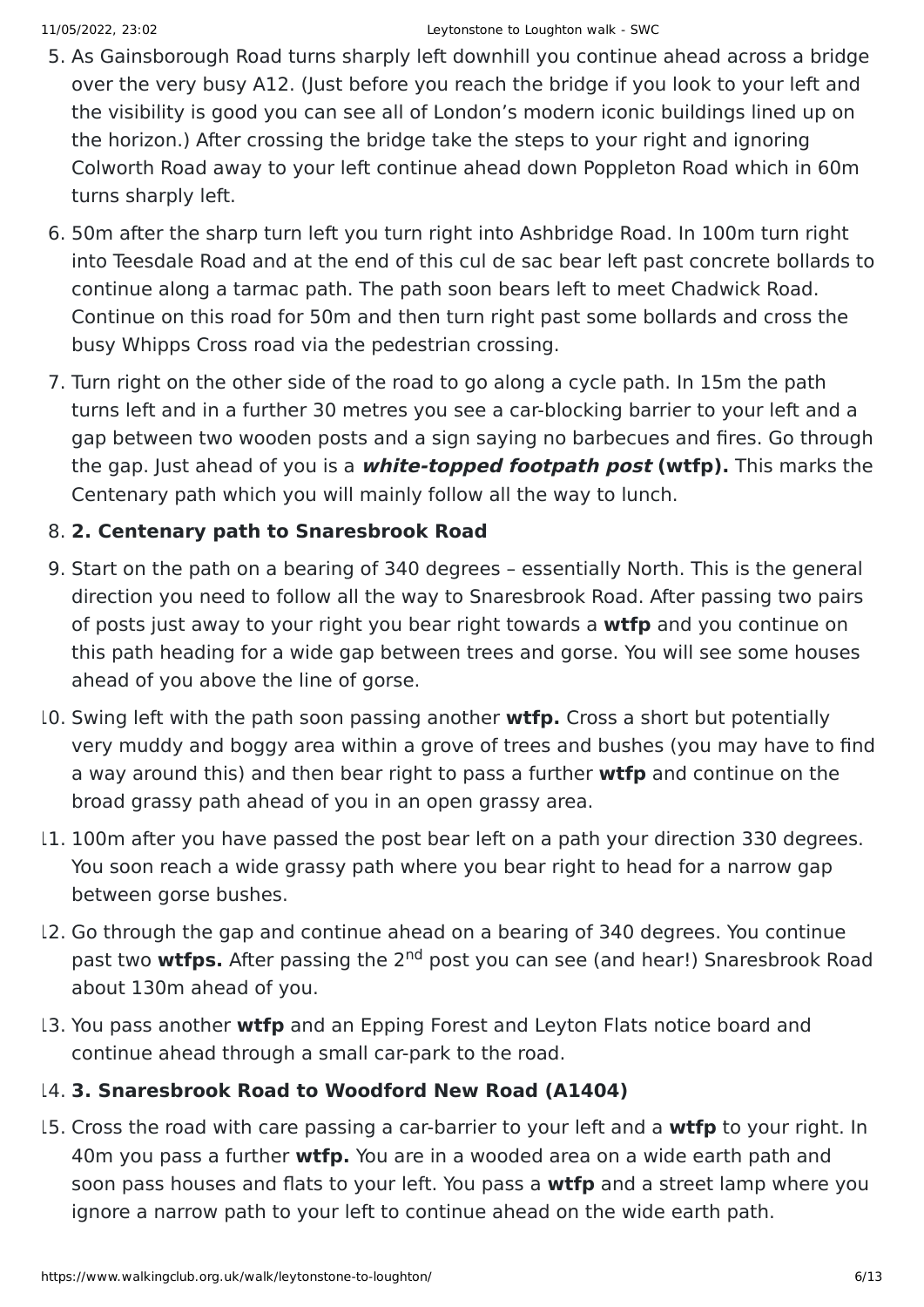- 16. In 100m you reach a cross paths and a **wtfp** to your right and you continue ahead towards a **wtfp** 140 ahead of you**. !** At the **wtfp ignore** the clear track ahead of you and bear left to cross a ditch your direction 320 degrees. Your sometimes indistinct path now follows the line of trees and shrubs just a few metres to your left. There is open grass land to your right.
- 17. **!! Attention here**. In 130m the open ground area narrows and the path enters dense woodland. In 10m you **ignore** the narrow path to your left and you continue on the wide grassy track into the wood.! In 50m as the main path veers gently to the right you take a narrow path to your left (300 degrees).
- 18. In 70m you cross a wide low bridge over a ditch and continue ahead. Traffic noise will now be clearly audible ahead and away to your right. In 30m you reach a small grassy area a **wtfp** just ahead of you to your left .Go towards the road passing a further **wtfp**.

#### 19. **4. Woodford New Road (A1404) to Forest Road (A503)**

- 20. Before crossing this busy road you should see on the other side: a bus shelter ahead of you and a large and ugly grey building to your left which is a restaurant/bar and which has a car-blocking barrier just to its right. Cross this road with great care and head towards the barrier.
- 21. Go past the barrier passing an Epping Forest notice board to your right and continue on a track bearing right into the forest. In 70 you pass a **wtfp** to your right and continue ahead.
- 22. In 50m pass another **wtfp** and then in 10m bear right on a wide earth track heading towards another **wtfp** 40m ahead of you.
- 23. In 20m you enter an open area soon passing a wooden seat and a pond to your right. You are heading for a **wtfp** ahead of you. In 60 you pass the **wtfp** and the path swings to the left. You are leaving the pond to your right and you continue ahead on the wide earth track soon reaching a **wtfp** to your left.
- 24. !! At this **wtfp** leave the path you are on and take another wide earth path just 5m to your left. Continue on this path in the same direction as before. On your left 10m away is a dilapidated fence half hidden by foliage. (Beyond this fence are allotments.) ! In 70m at the end of the fence to your left the path forks and you take a narrow path to your left through some trees your direction 290 degrees.
- 25. Continue on this winding path through woodland; a fence should be visible to your left about 40m away through trees. In 70m you emerge from the wooded area and the path begins to rise and opposite a gate through to some allotments you turn right up a wide track into an open area with some bushes. You continue ahead on this track heading almost due North passing some reservoirs over to your right.
- 26. In 80m you reach a substantial bridge crossing Forest Road, the A503

### 27. **5. Forest Road (A503) to the North Circular (A406)**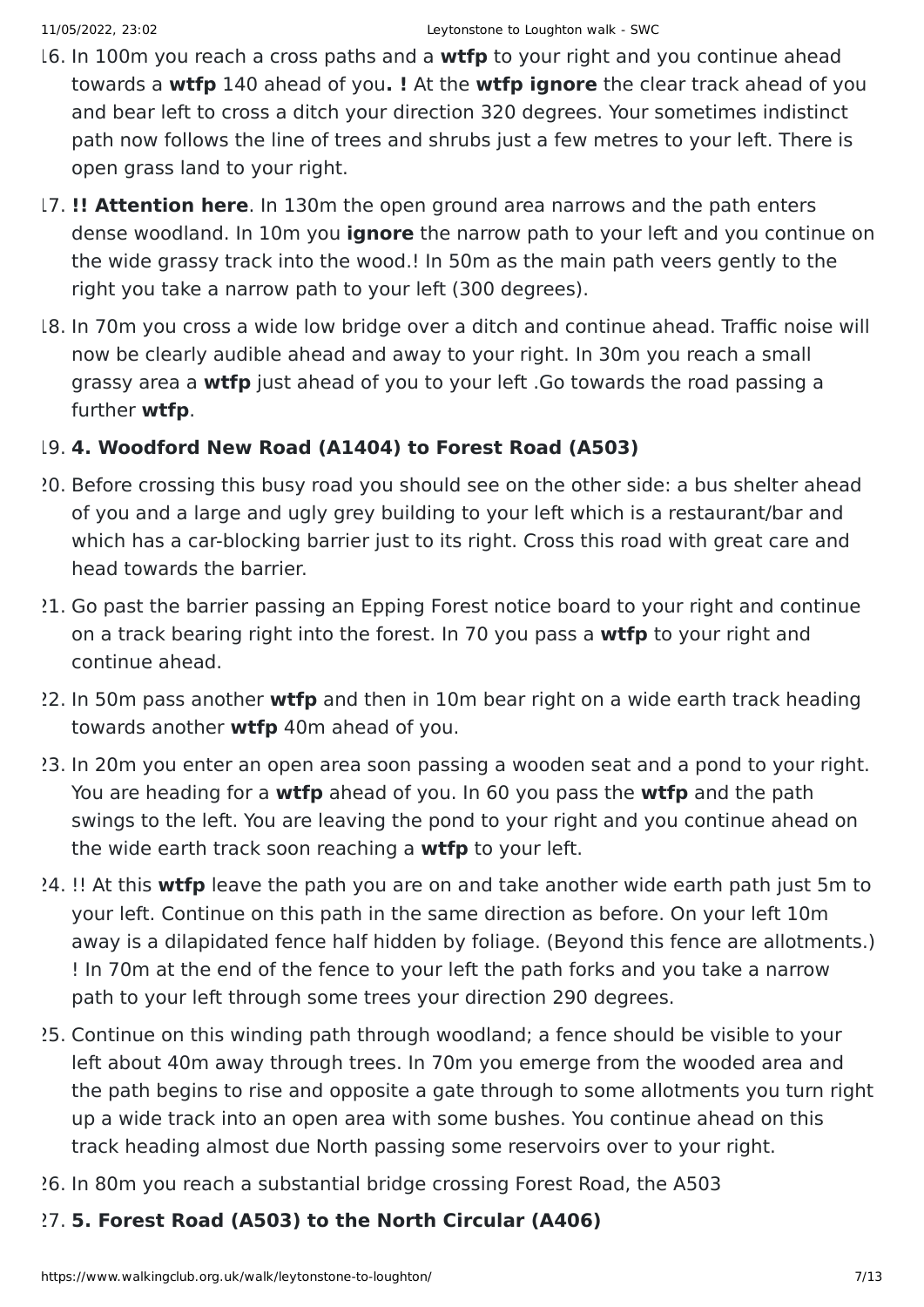- 28. Cross the bridge and continue ahead on a grassy track passing a wooden seat and **wtfp** to your left. You should see footpath posts ahead of you showing you the onward direction. There are houses away to your left.
- 29. Continue on this potentially muddy path in a wooded area ignoring ways off and passing further **wtfps** as you go. You soon come to a further substantial pedestrian bridge crossing the very busy North Circular Road.

#### 30. **6. North Circular (A406) to Oak Hill.**

- 31. Cross the bridge and continue ahead along a wide earth track post passing in 30m a **wtfp** to your left. You continue ahead passing a further **wtfp** and with some cream coloured houses soon visible ahead of you. ! You now need to keep to the path with some brambles just to your left and a **wtfp** 50m ahead of you.
- 32. At the **wtfp** bear left down a wide track heading towards another **wtfp** 70m away. Continue on the wide earth track soon passing a **wtfp** to your left. Ignore a wide path to your left and continue ahead down a potentially muddy track. ! This track soon forks and you take the right hand fork your direction 345 degrees. In 50m you pass a **wtfp** just to your left and continue on the path as it swings gently to the left.
- 33. In 60m you pass a **wtfp** and you reach another **wtfp** in a further 30m. ! At this **wtfp** turn right on the wide earth path with substantial houses just away to your left. In 70m after going gently downhill you pass a **wtfp** and continue ahead gently uphill heading towards another **wtfp** passing a small pond just away to your right.
- 34. In 60m you reach a **wtfp** and a car-blocking barrier to Oak Hill.

#### 35. **7. Oak Hill to the Charter Road.**

- 36. You cross Oak Hill and continue past another car-blocking barrier on the path. Continue on the path, crossing an earth path to continue down a narrow path into woodland with a block of flats away to your left. In 30m you reach a T junction with a **wtfp** just to your right and here you turn left on a narrow earth path.
- 37. Continue on this woodland path with houses and flats away to your left. **( Following the main path can be a little tricky here as there are a multiplicity of little paths away to your left and right. Keep on a bearing of 340 degrees and with the houses about 60m away to your left. You may care to take one of the smaller paths to your left as they could be less muddy but keep on the bearing of almost due north, 340-345 degrees.)**
- 38. In 200m you pass some wooden barriers and you reach a minor road the Charter Road.

#### 39. **8. The Charter Road to Chingford Lane (A1009)**

40. Cross the road and take the wide path ahead of you which is just to the right of a large boating lake and modern boatyard. You pass an Epping Forest sign to your right and continue on the path with the lake just away to your left.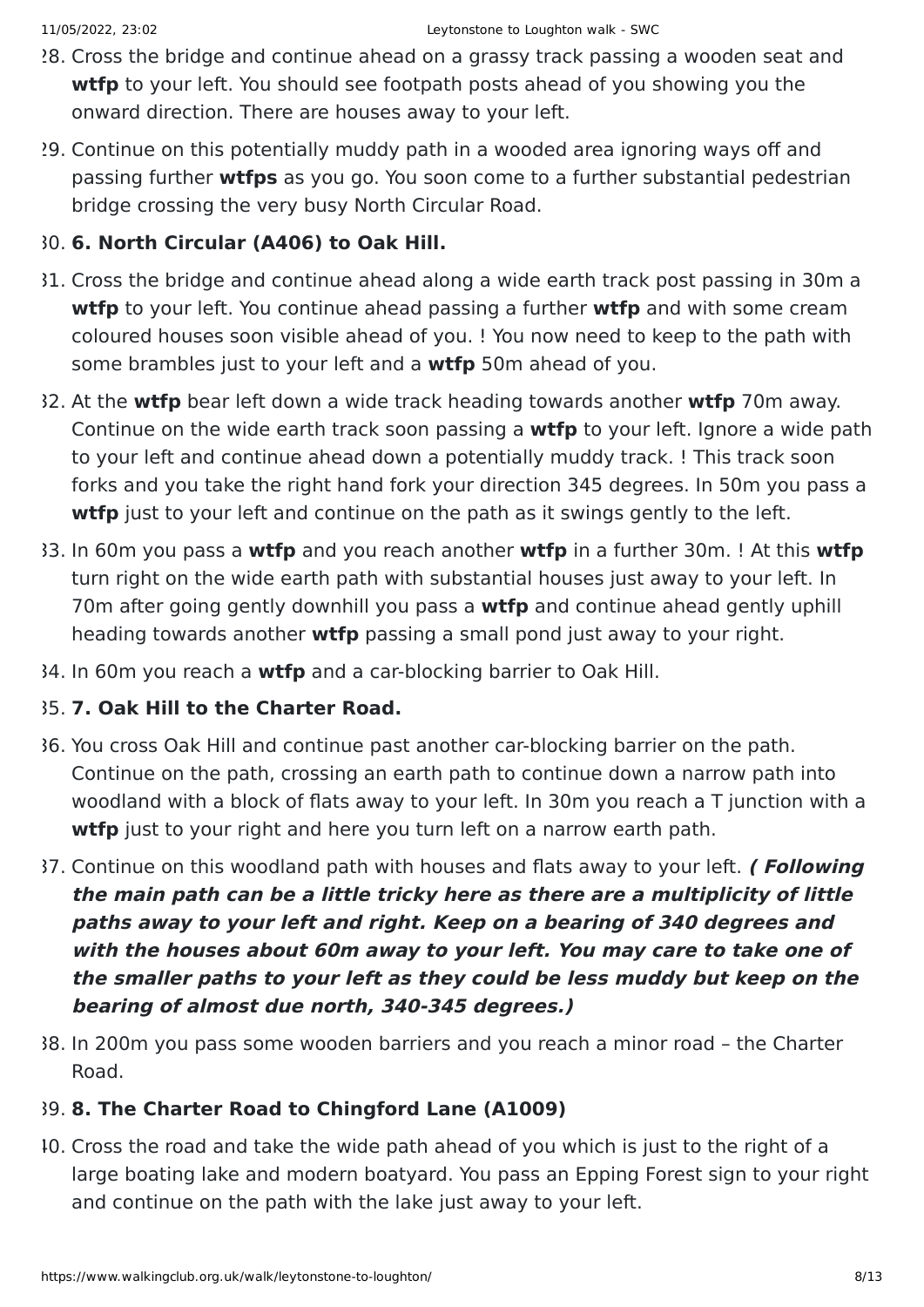- 41. You are soon passing the open space to your right called The Highams Park . You pass a wooden bench the path swinging gently to the right. You pass a footpath post just away to your right. There is an attractive open area to your right and you soon pass another footpath post to your left.
- 42. The path begins to swing to the left and gently descends. You continue ahead at a cross-paths heading for a **wtfp**. At this post swing right with the path through a potentially muddy area. Continue along the wide track with houses and gardens just away to your right. You pass a **wtfp** and continue past others as you go. Bear right with the path as it merges with another path to your left and you head towards a main road 70m in front of you.

#### 43. **9. Chingford Lane (A1009) to Whitehall Road (A110)**

- 44. Cross the road with care and head towards a **wtfp** 10m ahead of you and continue ahead along the wide grassy path through an area known as the Lops. ! In 70m pass a partially hidden wtfp and continue ahead on the path as it swings gently to the right.
- 45. ! In 50m you reach a cross paths. Continue ahead for 10m and then bear left on the path ignoring a path to your right in 10m. Continue ahead on the path on a bearing of 20 degrees. **( There is a potentially very boggy area ahead of you and you may have to navigate round this on a narrow winding path to your left which eventually links up with the main path.)**
- 46. You will pass intermittent footpath posts showing you the way ahead. Soon after passing a **wtfp** with a wide grassy area to your right the path gently rises and you continue ahead. At the top of this gentle slope you pass another **wtfp** and you continue ahead on the wide track.
- 47. ! In 50m you reach a confluence of paths and you bear left heading towards a **wtfp** 40m away your direction 20 degrees. Soon the onward path should become more grassy and potentially less muddy. There are houses just away to your right.
- 48. Continue on the path soon reaching the busy Whitehall Road (A110)

### 49. **10. Whitehall Road (A110) to Rangers Road (A1069) and the lunch-time pub or café options**

- 50. Cross the road and continue ahead on the main path immediately passing a Beware Cattle sign. There is an open grassy area to your right – the Whitehall Plain - and bushes, trees and shrubs immediately to your left.
- 51. Continue on the wide grassy path through an attractive woodland area. **!** You soon come to a wide grassy area away to your right with trees about 150m ahead of you and to your right and with road traffic possibly just visible also to your right. Here, you do **not** continue ahead but turn left on a wide path into a wooded area your initial direction 325 degrees.
- 52. In 20m you cross a wide earth bridge over a stream and continue ahead on the path. In 40m you pass a 2m high wooden post just to your left and continue ahead across a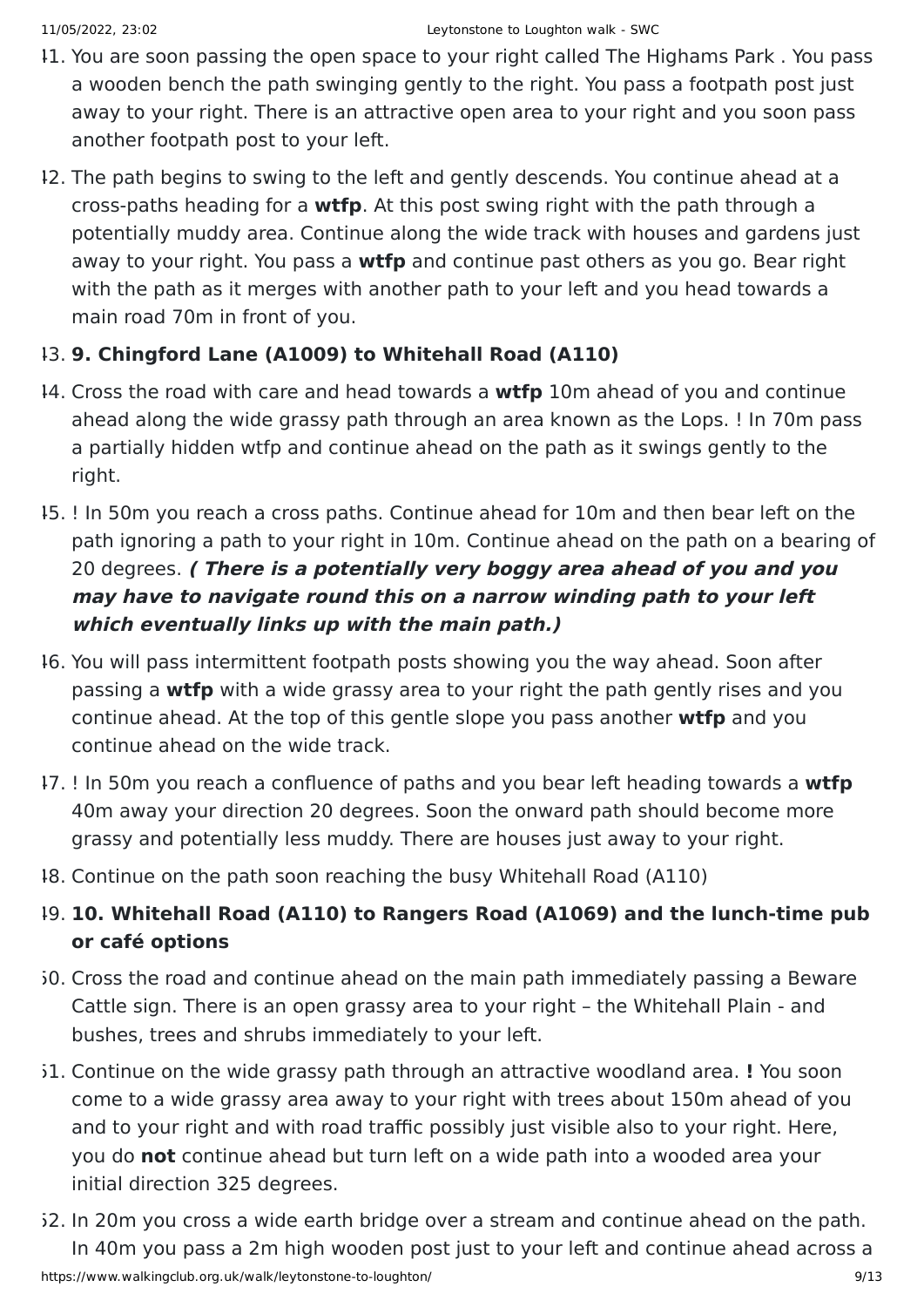small grassy area. In 70m the potentially muddy path enters woodland. The path soon emerges into a more open area and you continue ahead on a more gravely and drier surface. A pond is to your right and a road just visible ahead of you.

- 53. In 70m you reach some wooden posts and a car-blocking barrier and you bear left on a very wide gravel track heading for the main road – Rangers Road. **There will be cars using this track as it is adjacent to a parking area.**
- 54. On the other side of Rangers Road the **Queen Elizabeth Hunting Lodge** is straight ahead of you. Just away to your left is the **Brewers Fayre** lunch-time pub but the recommended lunch-time option is the white clapperboard building away to your right, the **Butlers Retreat** , a high quality and very popular café. There is a lot of outside seating at the front and rear of the café.
- 55. Cross the busy road with care. Here you can cut the walk short and head to Chingford station, 10 minutes walk away. See Section A at the end of these directions..

# Walk Directions after lunch

(This part of the walk is just 4.6km (2.9m) to Loughton and the tracks will be less muddy and often with a made-up surface)

### 56. **11. Rangers Road to Epping New Road (A104)**

- 57. After lunch and a possible visit to the Hunting Lodge go to the back of the Butlers Retreat café and head towards a large and recently restored water fountain just to the right of the outdoor seating area.
- 58. ! The direction you now need to take is the wide grassy path between two footpath posts on a bearing of 20 degrees. This path goes gently downhill. In 60m you pass a **wtfp** to your left and you continue along the wide grassy path heading towards another footpath post with a green arrow showing the way ahead. Continue past this footpath post with a line of bushes either side of you.
- 59. In 100m you pass a **wtfp.** In a further 60m you reach a green footpath post and then in 10m you keep straight ahead at a cross-paths on a wide dirt track into woodland. In 40m you pass a no horse-riding sign and a narrow path to your right and you continue ahead.
- 60. In 200m you pass a two armed footpath sign for the Holly trail and Willow trail. In 15m you reach a cross-path and you continue straight ahead on a wide forest trail (the Green Ride) ignoring paths to your left and right.
- 51. A track to your left with a footpath sign merges with your onward route and you continue ahead as the track swings to the right and goes gently downhill. In 200m you reach a footpath post on your right and 5 metres beyond that a path to your left. Ignore this path to pass a tree on your right with a white arrow on it pointing left just above its base. In 40m ignore a path to your left and continue on the track as it swings gently to your right.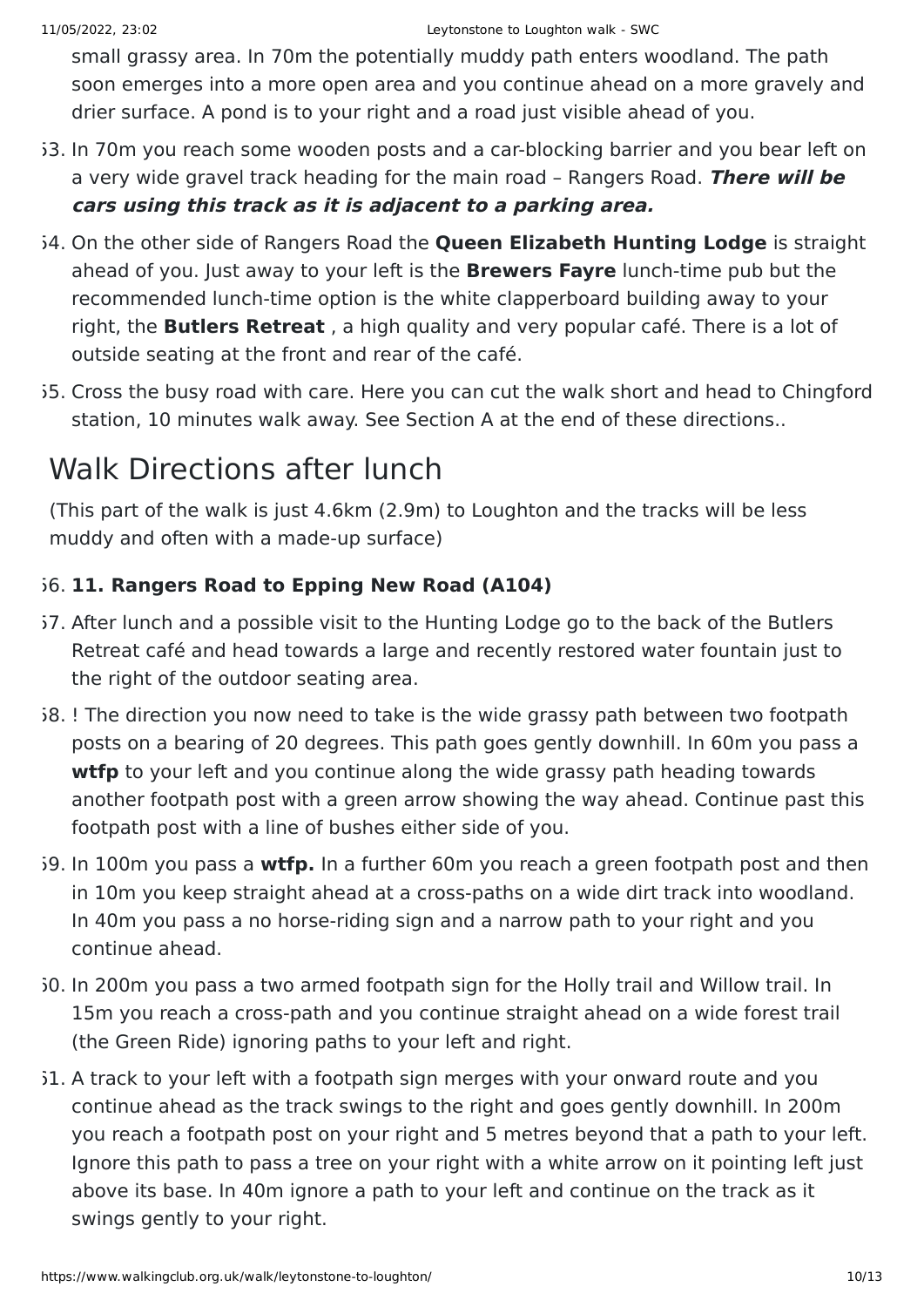- $62.$  In 30m you reach a footpath post to your left and a T junction where you bear right with the car-wide dirt path. In 180m you reach a T junction with a footpath post to your left and you then bear left with the main track which soon swings round to the left.
- 63. In 140m the path swings round to the right. In 70m you reach a T junction with a tarmac lane (Fairmead Road). Cross the lane and continue ahead on the dirt track passing signs to your left and right saying rides closed. You will hear and see traffic ahead of you. You soon pass through a wooden gate to the right of a wooden field gate reaching busy road in 20m.

#### 64. **12. Epping New Road to Loughton Underground station.**

65. Cross the road with care, go through a small car-park and pass a car-blocking barrier to continue on the path. In 80m you reach a small grassy area and you continue ahead to a notice board 80m away. At this notice board you bear left with the main path ignoring in a few metres a narrow path to your left and in a further 15 metres you reach a T junction.

### 66. **( If you turn left at this T junction you will be on the route of SWC 197, Loughton to Epping walk- see note at end of these directions.)**

- 57. To continue on this walk you turn right, passing in 5m an ancient and partially hidden **wtfp** to your right. **(You are now doing in reverse the opening part of SWC 197 all the way to Loughton Underground station.**
- 68. In 150m you reach a road (Nursery Road) a modern half-timbered house ahead of you. Cross this road to the pavement and turn left, passing Upper Park to your right in 10m. In 70m pass Little Dragons entrance way on your right and continue on the footpath.
- 69. ! In 40m on your right just before the entrance to Forest Nurseries on the other side of the road you turn right past some horse-blocking barriers and a footpath sign to go up an earth track, a high brick wall to your right.
- 70. In 50m go through horse-blocking barriers and pass a footpath sign to continue down a tarmac lane. In 60m you pass a footpath sign to your right and you bear right down Ollards Grove soon going steeply downhill.
- 71. At the bottom of the hill Connaughts Avenue joins Ollards Grove from the left and you continue ahead towards the busy road ( A121, Loughton High Road) 60m ahead of you.
- 72. At the main road you can turn left for Loughton's pubs and coffee shops but the onward route to the tube station is to cross the road using the pedestrian crossing to your right. Turn left after crossing the road and in 30m turn right into Old Station Road passing a two armed footpath sign in 10m.
- 73. You pass a Sainsbury's superstore to your right and you continue onwards to Loughton Tube station which soon becomes visible ahead of you.